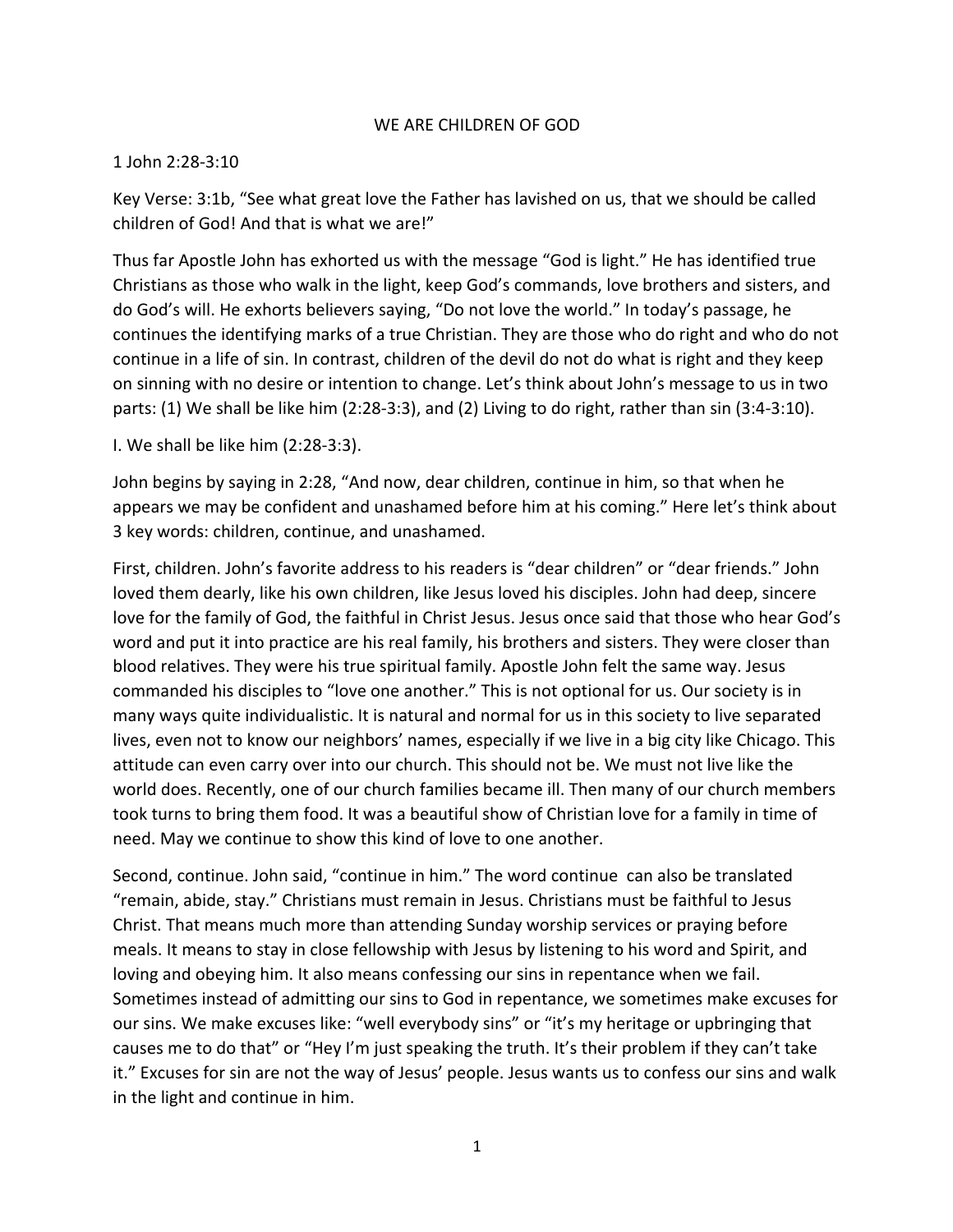Third, unashamed. The Message version of the Bible translates 2:28 like this: "And now, children, stay with Christ. Live deeply in Christ. Then we'll be ready for him when he appears, ready to receive him with open arms, with no cause for red-faced guilt or lame excuses when he arrives." Shame or embarrassment can cause our faces to blush. It's not a good feeling. We don't like shame or embarrassment. How can we avoid this? Jesus wants us to simply be honest with him when we fail. We shouldn't pretend to be sinless or try to hide our sins. To do so is to stay in darkness. If we live with the hope of seeing Jesus face to face one day, we can live unashamed. We will all see Jesus one day. Either he will return to earth during our lifetimes, or we will die and stand before his judgment seat. 2 Cor.5:10 says, "For we must all appear before the judgment seat of Christ, so that each of us may receive what is due us for the things done while in the body, whether good or bad."

Now look at verse 29. "If you know that he is righteous, you know that everyone who does what is right has been born of him." God always does right. In other words, God cannot sin. God never does, says or thinks evil. As for us, we are born into sin. We naturally say, do and think evil things. What is evil? Evil is what is contrary to or against God, because God is holy, righteous and good.

Here John introduces the concept of being "born of God." It means to be a child of God. Children are like their parents. Not only do children look like their parents, if their parents raised them, then they think and speak and act like them. Children raised by grandparents can even learn to walk and talk like elderly people. We are like those from whom we have been borne and raised. So it is with us spiritually speaking. Those who are born of God through faith and trust in Jesus Christ, have God's seed in them, which makes them like God as children of God. We'll talk more about this as we go on.

Everyone who does what is right has been born of God. Then what does it mean to do right? It doesn't mean to say a kind word to someone one time. As mentioned in the introduction, to do right means to walk in the light, to keep God's commands, to obey his word, and to do God's will. It also means to live in love, not hatred. We'll keep learning more about this as we continue this study of 1 John.

Now look at 3:1, "See what great love the Father has lavished on us, that we should be called children of God! And that is what we are! The reason the world does not know us is that it did not know him." The ESV translates 1a as follows: "See what kind of love the Father has given to us, that we should be called children of God; and so we are."

What kind of great love is this? It is a love that the world does not have or show. It is God's giving love. We see a portrait of this love in the parable of the prodigal son. The son was rude and disrespectful to his father, leaving home, wasting his inheritance money in wild living. Surprisingly, when he returned home to work for his father for pay, his father didn't scold him saying, "I knew you were making a big mistake. And now you want to return? Go somewhere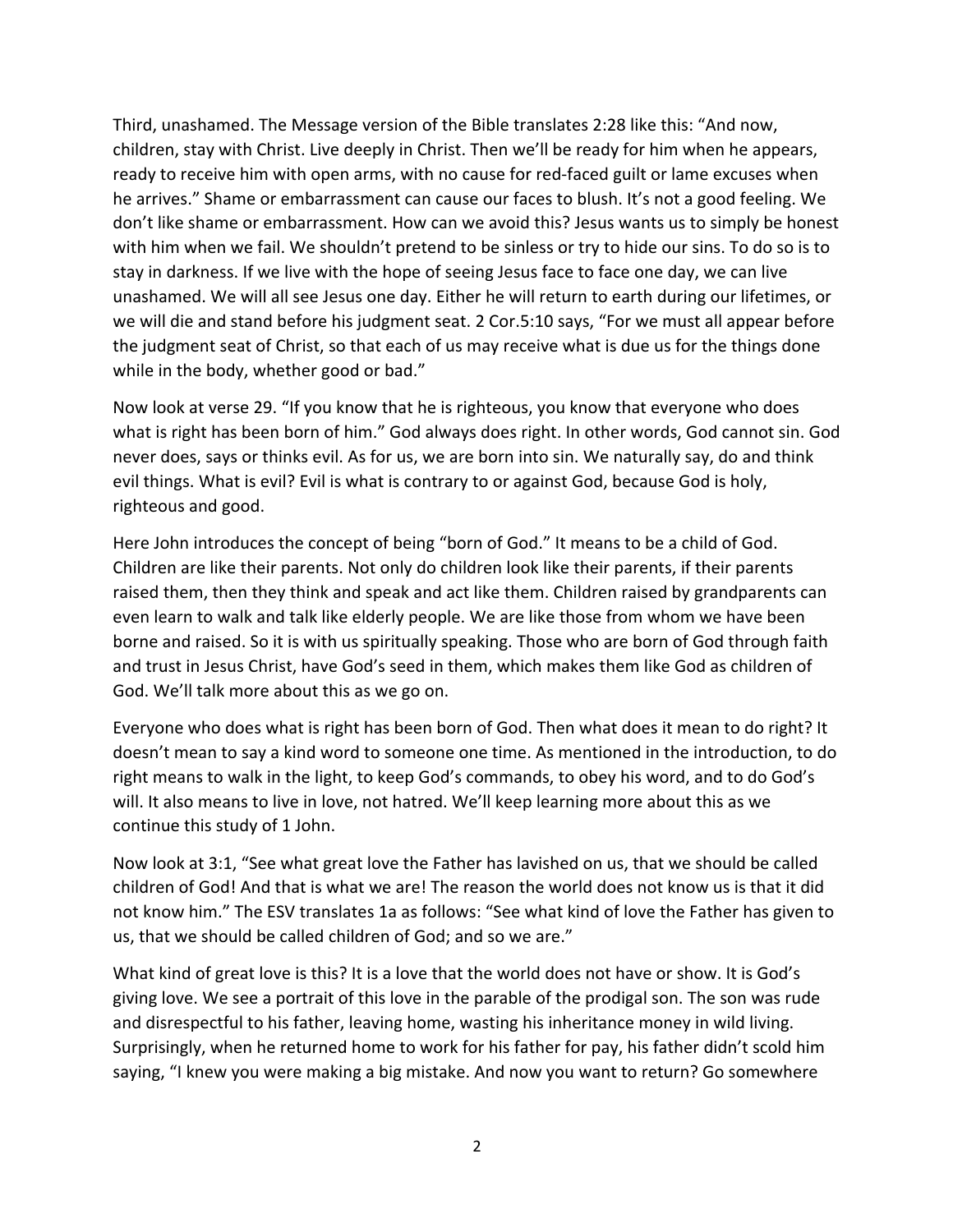else." Rather, the father kissed his dirty son and threw a homecoming celebration party for him. This is God's love for sinners.

God's love is even greater than that in the parable. God's love is that he gave his One and Only Son (Jn 3:16) to leave heaven to be born in our fallen, hateful world, and to die on the cross an undeserved, barbaric death, in order to bring us back into his family and kingdom. That's amazing love! Yes, it is. That's God's love for us in Jesus Christ our Lord. That's the message of the gospel of salvation in Jesus Christ. While we were still sinners, Christ died for us (Rom 5:8).

See, the great love God has for us to call us "my children" through Jesus Christ! God has adopted us by his grace and mercy through Jesus Christ! We have a new identity in Christ. We are no longer sinners destined for God's judgment. We are saved children of God! We belong to God! We are born of God. We are loved.

Perhaps the deepest need of every human is the need to be loved. People who don't know they are loved do many harmful things to themselves and others. Actually, I believe that without knowing God's love, no one really feels loved. Rather, they feel used or manipulated or stuck in a fake system of self-centered motivations. Of course there is parental love. Every normal parent loves their children. But what about children who dishonor, disrespect or hate their parents? It might be difficult for parents to love rebellious children.

This past week a Northern Illinois woman was sentenced to 35 years in prison for abusing and killing her 5 year old son. Every now and then we hear terrible news stories like this. The woman said she was a drug addict. Her excuse was that she took drugs to try to fill the void of not being loved. According to her, her parents' love and husband's love were not enough. That's an extreme example. But we all need God's love in Jesus Christ.

God's great love was that Jesus became the atoning sacrifice, the ransom, for our sins. Jesus died to purchase us out of slavery to sin and Satan and to make us children of God! This is the true identity of those who have repented of sin and accepted Jesus Christ as their Lord and Savior. For this, every Christian owes eternal thanks and praise to Jesus Christ our Redeemer and Savior. Thank you Jesus!

Another deep desire in every human is the desire to be recognized. The world does not recognize or honor God's children, because the world does not recognize or honor Jesus. But we do not have to feel sorry that we are not recognized or honored by the world. Why not? Because we are recognized and honored by God as his children! This is our identity. Apostle John is encouraging us to live with this identity in God. A US passport identifies us as American. With it, we can travel to almost any nation on earth. But identity as a child of God is so much greater, with much higher privileges and benefits than any passport, or driver's license, or birth certificate. We have a spiritual birth certificate that says "born of God," thanks be to Jesus Christ our Lord!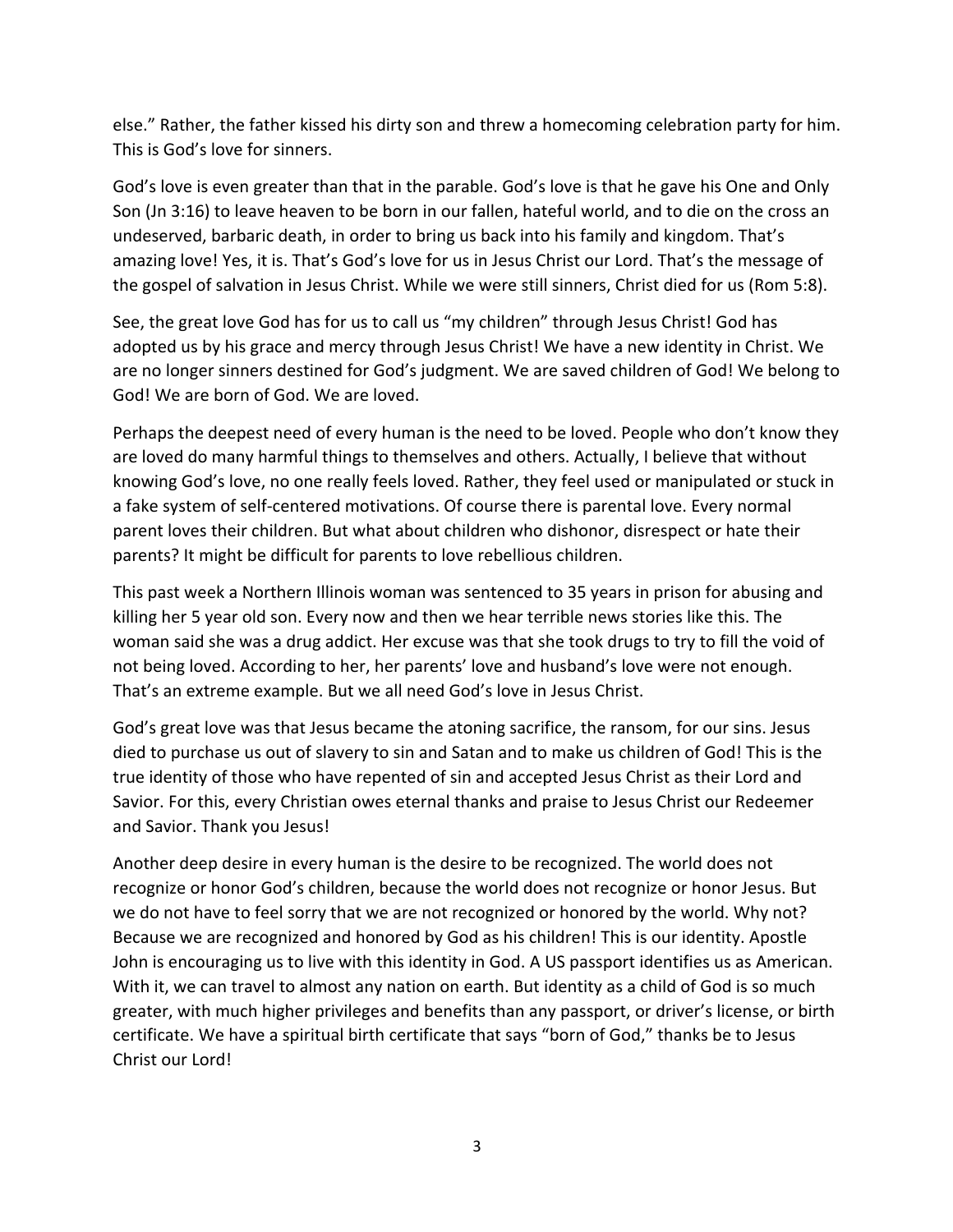Now look at verse 2. "Dear friends, now we are children of God, and what we will be has not yet been made known. But we know that when Christ appears, we shall be like him, for we shall see him as he is."

We followers of Jesus and lovers of Jesus are children of God. We have forgiveness of sins. We have the Holy Spirit living within us, testifying with our spirit that we are God's children (Rom 8:16). We have experienced, even a taste, of his grace, love and mercy and the fruit of the Holy Spirit: love, joy, peace, forbearance, kindness, goodness, faithfulness, gentleness and selfcontrol (Gal 5:22-23). We are so blessed. Still, there is much more to come. This world is not our real home or our real hope. Our hope and home are with Jesus in heaven, in glory, in his kingdom. This is the hope that our souls are longing for. We shall be like Jesus. Young, ablebodied people may not appreciate this much. But as we get older, even a restored body sounds appealing. I can testify to this already at age 55 with many more aches and pains. We also long for inner perfection and growth: to be wiser, more loving, more graceful, more truthful, more holy, more like Jesus. This is the longing of our souls. We shall be like Jesus. All who have this hope in him purify themselves, just as he is pure.

## II. Living to do right, rather than sin (3:4-10)

Now look at verses 4-6. "Everyone who sins breaks the law; in fact, sin is lawlessness. But you know that he appeared so that he might take away our sins. And in him is no sin. No one who lives in him keeps on sinning. No one who continues to sin has either seen him or known him."

Apostle John has already talked about sin in chapter 1. The liar says he is without sin. The Christian confesses sin and receives forgiveness and purification through the blood of Jesus. Here, John talks more about sin. Sin is breaking God's laws. Consider the Ten Commandments. Martin Luther regarded the First of the Ten Commandments as the first, highest and best, from which all the others proceed: "You shall have no other gods before me" (Ex 20:3). So to worship any other god or to follow any ideology or philosophy contrary to the gospel is to break this law of God. Those who live in sin don't care about breaking God's commands. They break God's commands freely and persistently, with no intention of changing their lives.

But Jesus appeared to take away our sins. And in Jesus is no sin. Jesus and sin just don't get along. They are incompatible. Jesus is the sinless One. It was impossible for Jesus to sin because he is God, who cannot sin. Jesus always said, thought and did the right thing. He never said, thought or did wrong. By his righteous life and atoning death, Jesus destroyed the devil's work. So, no one who lives in Jesus keeps on sinning. No one who continues to sin has either seen him or known him. This scares a lot of Christians. Why? Because they realize that they still sin. So they may wonder, am I truly born again?

Let's see what else John says about this in verses 7-10. "Dear children, do not let anyone lead you astray. The one who does what is right is righteous, just as he is righteous. The one who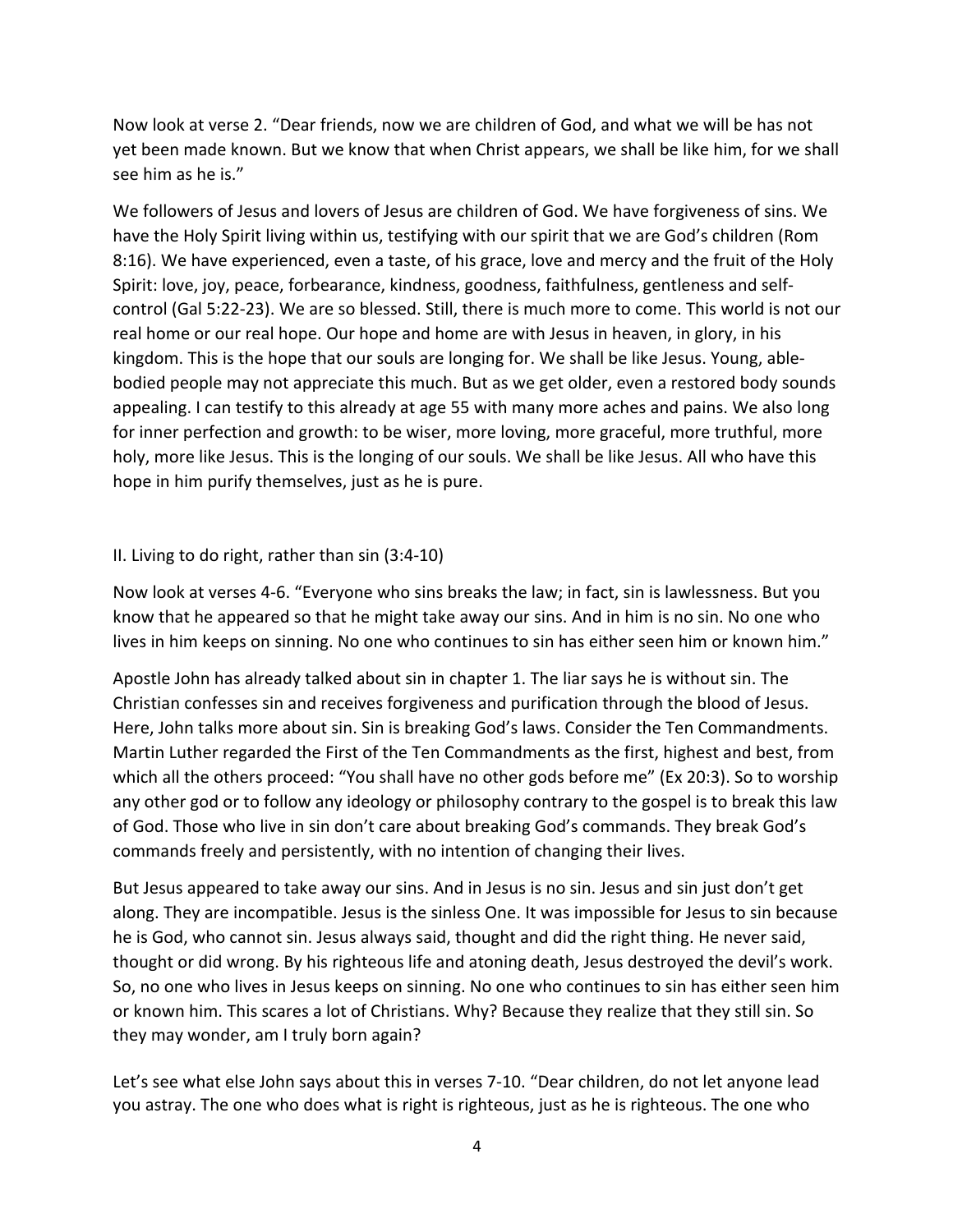does what is sinful is of the devil, because the devil has been sinning from the beginning. The reason the Son of God appeared was to destroy the devil's work. No one who is born of God will continue to sin, because God's seed remains in them; they cannot go on sinning, because they have been born of God. This is how we know who the children of God are and who the children of the devil are: Anyone who does not do what is right is not God's child, nor is anyone who does not love their brother and sister."

On the surface, these verses seem to contradict what he wrote in chapters 1 and 2 about sin. He said that anyone who claims to be without sin is a liar. Let's review 2:1-2, "My dear children, I write this to you so that you will not sin. But if anybody does sin, we have an advocate with the Father—Jesus Christ, the Righteous One. He is the atoning sacrifice for our sins, and not only for ours but also for the sins of the whole world." Jesus' blood is what purifies us from all our sin (1:7). The way to receive forgiveness and purification from our sins is to confess our sins to God and trust in Jesus' atoning sacrifice for us.

Now John says that true Christians who have been born of God do not continue to sin and cannot go on sinning. This is similar to what Apostle Paul wrote in Romans 6:1-4, "What shall we say, then? Shall we go on sinning so that grace may increase? By no means! We are those who have died to sin; how can we live in it any longer? Or don't you know that all of us who were baptized into Christ Jesus were baptized into his death? We were therefore buried with him through baptism into death in order that, just as Christ was raised from the dead through the glory of the Father, we too may live a new life."

Here's the point: Jesus Christ has given Christians—all who repent and trust in him—a new life. In fact, they have become new creatures. 2 Cor. 5:17 says, "Therefore, if anyone is in Christ, the new creation has come: The old has gone, the new is here!" Again, John 1:12-13 says, "Yet to all who did receive him, to those who believed in his name, he gave the right to become children of God—children born not of natural descent, nor of human decision or a husband's will, but born of God." In John 5:24 Jesus said, "Very truly I tell you, whoever hears my word and believes him who sent me has eternal life and will not be judged but has crossed over from death to life."

Jesus gives all who trust in him new birth and new life in his name. Their life purpose, their life direction and their life motivation have all been changed. The Holy Spirit dwells within them. They desire to love and serve Jesus, not money, not recognition, not fame, not power, not themselves. They live for Jesus who loved them and died for them. Apostle Paul described it well in Galatians 2:20, "I have been crucified with Christ and I no longer live, but Christ lives in me. The life I now live in the body, I live by faith in the Son of God, who loved me and gave himself for me." Christians love Jesus and live for him. They do not live any more to gratify the sinful nature. They do not live for the lust of the flesh, the lust of the eyes or the pride of life. That's not their driving motivation and impetus. They now live to do the will of God. And when they fall into sin, they feel bad about it, and they confess their sin. They want to grow in Jesus' character and holiness continually as children of God. If this is not true of you, you need to